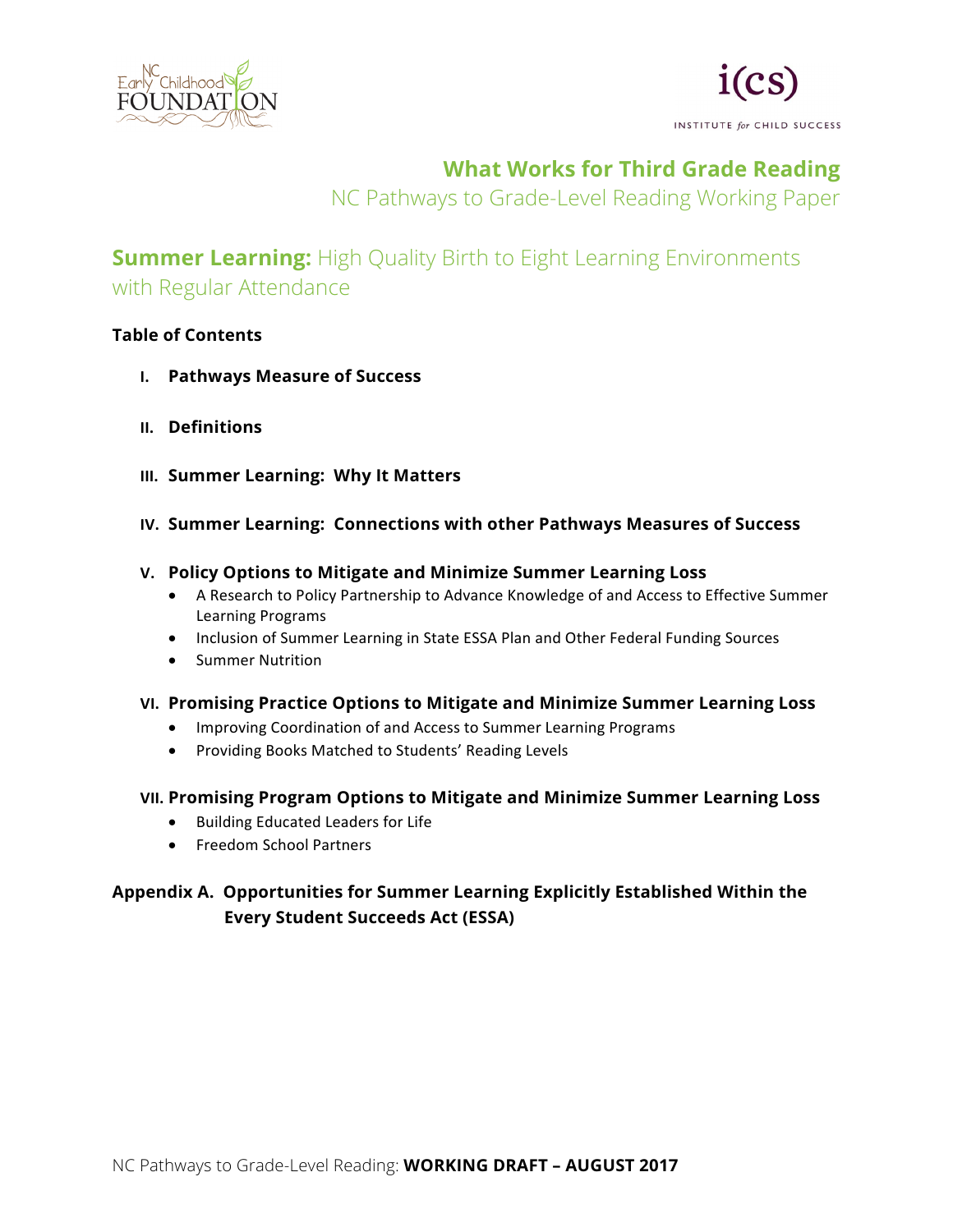# **I. Pathways Measure of Success**

Percent of children who maintain literacy gains over the summer.

### **II. Definitions**

The following terms are referenced in this brief:

**Compensatory summer learning programs** are those that aim to offset student learning deficits in math, reading and science over the summer.

**Every Student Succeeds ACT** (ESSA) requires states to include quality measures in the plans they must submit to the federal Department of Education. Ten states and the District of Columbia submitted by April 14, 2017. The most common indicator in plans submitted to date is chronic absence.<sup>ii</sup> A draft of North Carolina plan was released on June 26, 2017.<sup>iii</sup>

**High summer program attenders** are defined by The Wallace Foundation as those who attended for five- to six-weeks and for a total of 20 or more days.<sup>iv</sup>

**Summer learning program,** as defined by the Education Commission of the States, is an intentional, organized program that operates over the summer months to "build skills, knowledge, attitudes and behaviors that promote academic achievement and healthy development." They are often designed to meet a specific need, such as narrowing the achievement gap. $^{\text{v}}$ 

**Summer school** is defined as a formal period of academic activity that is either remedial or enrichmentoriented and occurs over the summer when school is not in regular session.<sup>vi</sup>

**Summer learning loss** is defined as the experience of losing academic skills and knowledge gained during the school year over the months when school is not session.<sup>vii</sup>

# **III. Summer Learning: Why it Matters**

Children learn best and retain information more when learning is uninterrupted.<sup>viii</sup> Low-income children fall behind by as much as two months of reading and math achievement each summer, while their middle-income peers make slight gains in reading.<sup>ix</sup> Children and youth who live in low-resource, urban neighborhoods are more likely to lose ground in reading over the summer than their middle- and upperincome peers.<sup>x</sup> On average, children experience greater summer learning loss in mathematics than in reading.<sup>xi</sup>

Summer learning loss has accumulating consequences. These year-over-year compounding losses leave lower-income children up to three grade levels behind their higher-income peers by fifth grade. Summer slide in these early grades is a predictor of high school course placement, drop-out rates, and college attendance rates.<sup>xii</sup> Some research suggests that summer learning loss may account for as much as 80 percent of the income-based achievement gap.<sup>xiii</sup>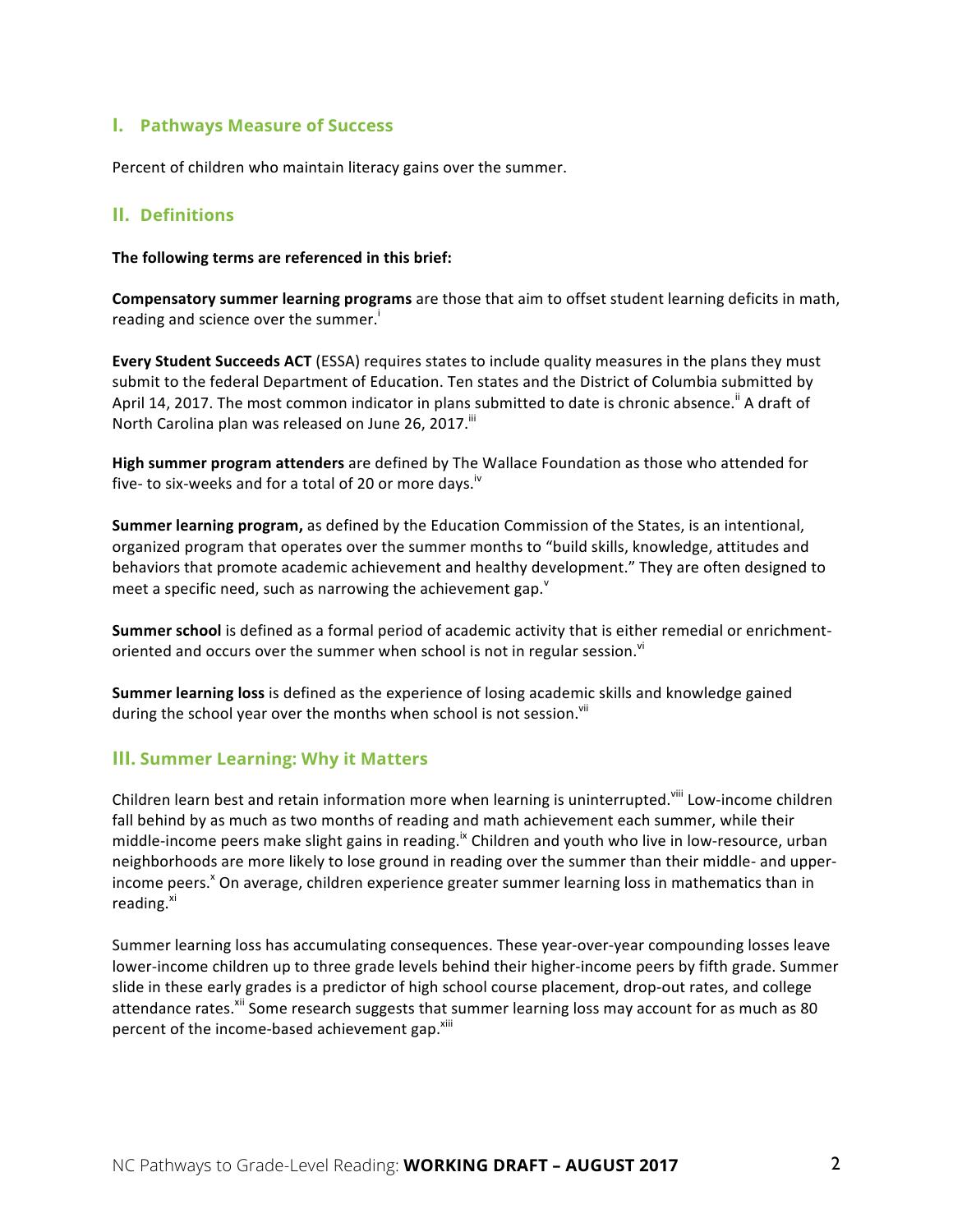Summer learning programs can help children gain and retain math and reading skills, if they are highquality and children attend regularly,<sup>xiv</sup> but those most likely to gain the most from such programs (children from low-income households) are the least likely to have access to them.<sup>xv</sup>

# **IV. Summer Learning: Connections to Other Pathways Measures of Success**

Just like the domains of child development, the Pathways Measures of Success are highly interconnected. The table and text below outline the measures that *influence* or are *influenced by* Summer Learning.

| <b>Health and Development on</b><br><b>Track, Beginning at Birth</b> | <b>Supported and Supportive</b><br><b>Families and Communities</b> | <b>High Quality Birth-through-age</b><br><b>Eight Learning Environments</b><br>with Regular Attendance |
|----------------------------------------------------------------------|--------------------------------------------------------------------|--------------------------------------------------------------------------------------------------------|
| Social-Emotional Health                                              | Formal and Informal Family<br>Supports                             | High Quality Birth-through-age-<br>Eight Early Care and Education                                      |
| <b>Physical Health</b>                                               | Safe at Home                                                       | <b>Promotion to Next Grade</b>                                                                         |
|                                                                      | <b>Positive Parent-Child Interactions</b>                          |                                                                                                        |
|                                                                      | Reading with Children                                              |                                                                                                        |

#### **Social-Emotional Health**

High-attending children enrolled in multi-year expanded learning opportunities through formal summer programs demonstrated greater social-emotional competencies, including executive function and selfregulation skills, than children in control groups. $^{xvi}$ 

# **Physical Health**

Twenty-one million students across the nation are enrolled in the school meals program.<sup>xvii</sup> Because they cannot access the school-based federal meals program over the summer, six out of ten low-income students lose their access to healthy meals for those months.<sup>xviii</sup> Research shows that children tend to gain as much weight over the summer as they do during the entire school year. African American and Hispanic students who may be prone to obesity maintain healthier weight gain when enrolled in schoolbased meals.<sup>xix</sup> Summer programs that provide healthy meals and structured activity periods can reduce summer weight gain.<sup>xx</sup>

#### **Formal and Informal Family Supports**

Participation in K-12 education is an important form of childcare for many working parents. School districts that support or provide afterschool activities and summer programs enable parents to continue to work.<sup>xxi</sup>

#### **Safe at Home, Positive Parent-Child Interactions, and Reading with Children**

Summer learning loss disparities are closely linked with socioeconomic status. Researchers attribute the socioeconomic summer learning gap to differences in families' resources and in parents' attitudes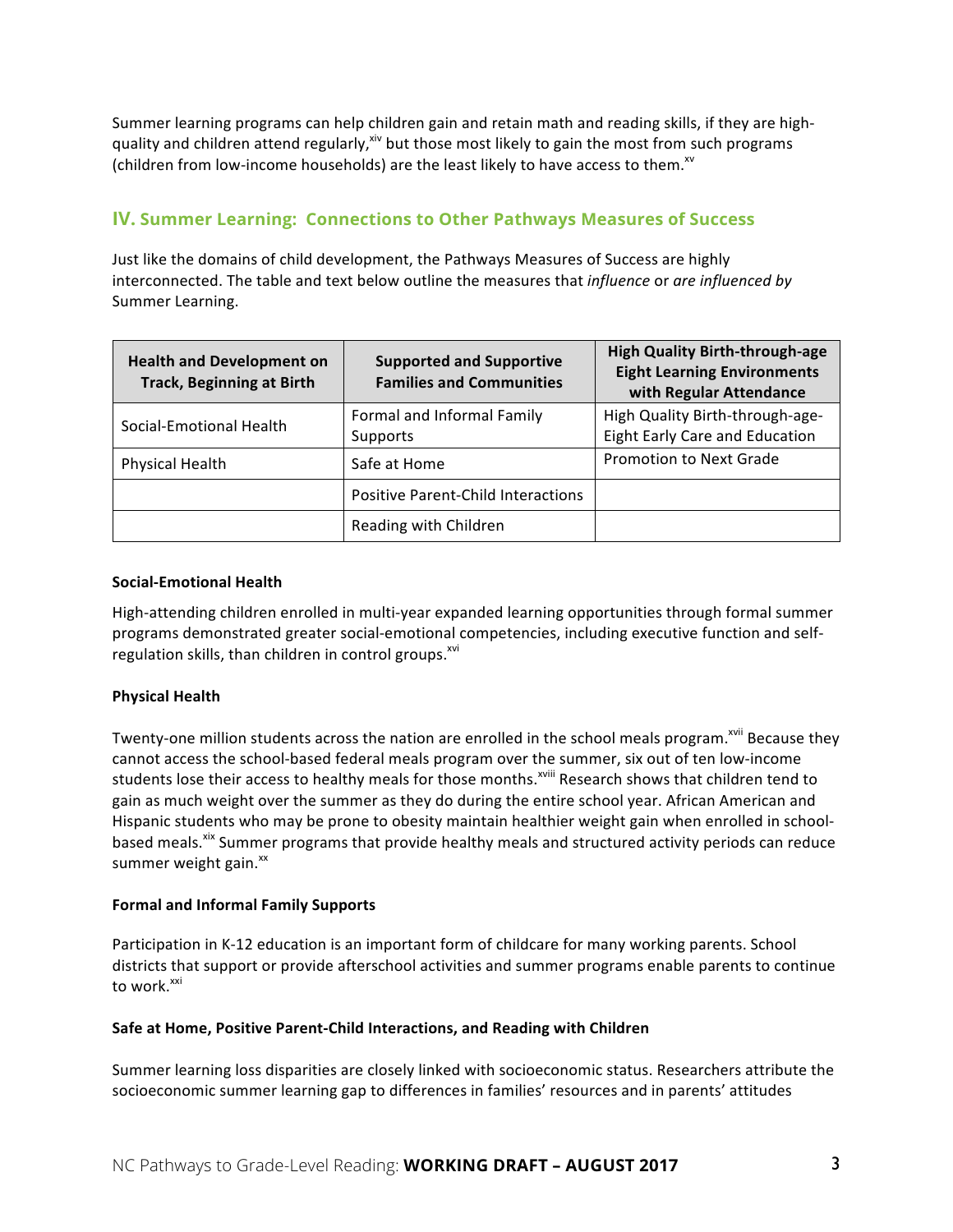toward school and learning.<sup>xxii</sup> The everyday stresses experienced by low-income families can be compounded in the summer when children are out of school but parents must work, making it even more difficult for parents to read, talk and play with their children during those months.

#### **High Quality Birth-through-age-Eight Early Care and Education**

Students enrolled in summer programs who received at least 25 hours of mathematics "time on task" and/or 34 hours of language arts time on task performed significantly better than control students.<sup>xxiii</sup> Students who attended two or more years of summer learning programs outperformed those who attended only one year.<sup>xxiv</sup>

#### **Promotion to Next Grade**

Research has shown that summer programs focused on remedial or accelerated learning increase the skills and knowledge of participants, especially when remedial programs serve small numbers of children and when the content is individualized. Students in the earliest grades and in secondary school appear to benefit the most.<sup>xxv</sup> A recent random control trial in four major urban sites funded by The Wallace Foundation revealed significant gains in both mathematics and reading,<sup>xxvi</sup> thus lessening the likelihood of grade retention.

# **V. Policy Options to Mitigate and Minimize Summer Learning Loss**

A Research to Policy Partnership to Advance Knowledge of and Access to Effective Summer Learning **Programs.** Establish a Research to Policy Partnership to gather information and new data on the characteristics and costs of effective summer learning programs in North Carolina, publish results and *create online access points for parents and teachers to enroll in effective programs.* A first step will *involve creating a common vocabulary of types of programs.* 

At the periphery of education for many years, summer learning programs—in all their varying forms have taken center stage in the past few years, particularly in the face of persistent data on summer learning loss and the desire to narrow the achievement gap between students from lower-income families and those with greater financial security.<sup>xxvii</sup> Costs for summer programs vary wildly, with some news reports estimating that Americans spend upwards of \$16 billion annually, or about \$1000 per child per summer, although the costs of some summer camps can be two or three times that much.<sup>xxviii</sup>

A Research to Policy Partnership could examine summer learning program offerings in North Carolina through the lens of core characteristics shared by effective programs. A RAND review of effective programs has identified a set of core program characteristics, including: students in attendance at least six hours a day for at least five weeks during the summer, small group sizes, instruction matched to student needs and interests, curricula aligned across the school year and the summer program, and a program of both enrichment and remediation.<sup>xxix</sup> Both compensatory summer programs and specialized summer reading programs should be examined.

**Compensatory Summer Programs.** A recent review of compensatory summer learning programs<sup>xxx</sup> reveals that evidence-based programs can reliably increase reading and math skills but generally have limited effectiveness in social-emotional, self-esteem and behavior skills. Effective programs include a core of characteristics that line up with those identified in the RAND study, referenced above: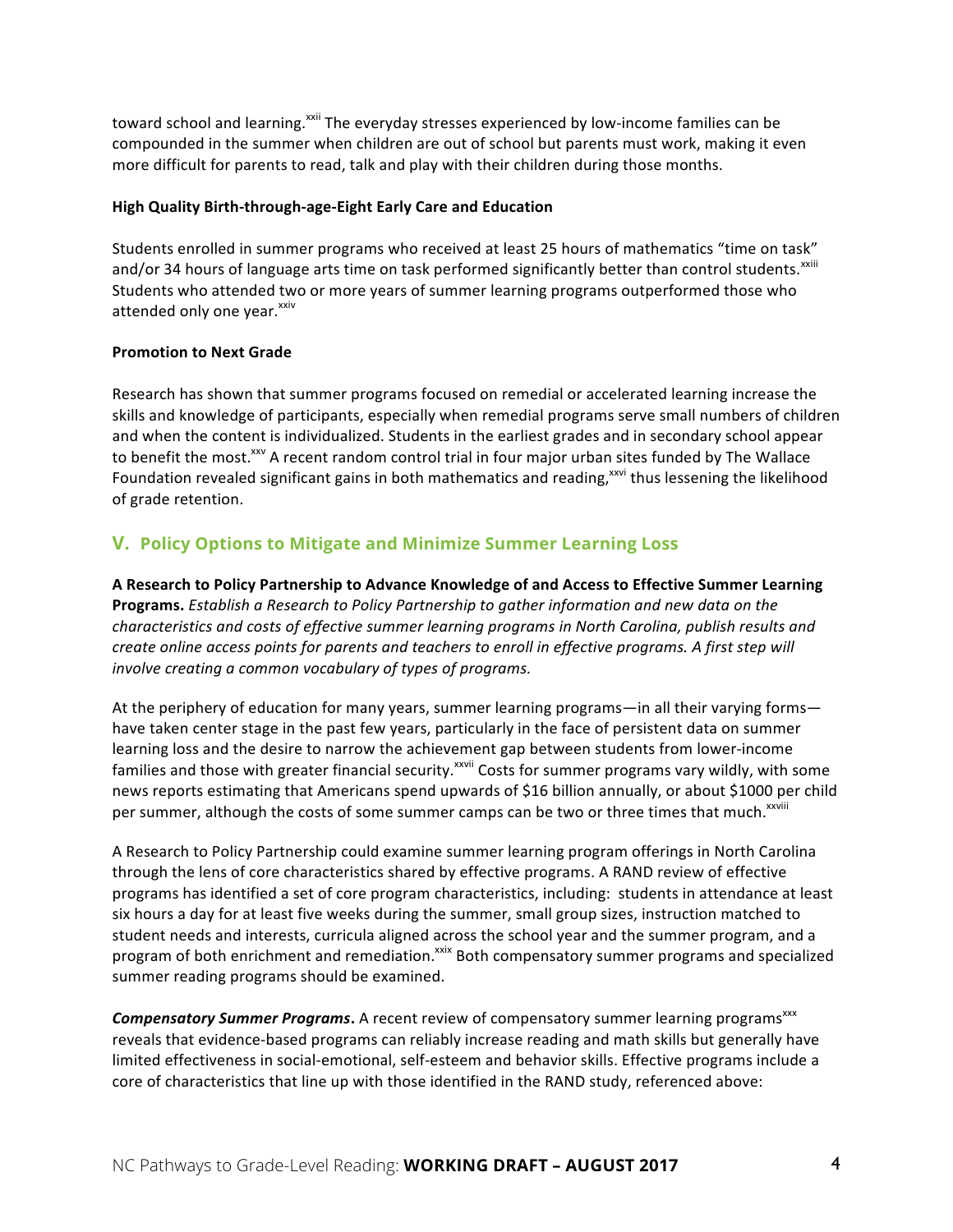- They are well-structured and aligned with curriculum content employed during the school year.
- Content is delivered by qualified teachers.
- The length and intensity (i.e., dosage) of the experience tends be at least five weeks, five days a week for a whole day.
- Group size is smaller than that of the school-year classroom.
- They incorporate enrichment with remediation.
- Mentoring and individual tutoring sessions are included, as is student involvement with families and the community.

**Specialized Summer Reading Programs.** A 2013 meta-analysis of research on summer learning reading outcomes reveals challenges in both the design and delivery of these programs as well as design challenges in the research itself.<sup>xxxi</sup> Challenges highlighted in the study include:

- While the use of research-based instruction practices by teachers may increase reading comprehension, few research studies on summer reading programs measure the nature of the teacher-student interaction in the summer classroom.
- There are few cost-effectiveness evaluations of summer reading programs.
- Some studies have shown a benefit from programs with small class sizes and longer summer hours of operation. Other studies did not find this effect, but it is not clear that all programs employed the same level of intensity (class size and duration) during implementation.
- While some reading intervention summer programs may result in short term gains, in general these gains decline over time unless reinforced during the school year.

Despite these challenges, authors of the meta-analysis report that "the implementation of researchbased instruction and resource intensive programs may enhance effects on student reading outcomes." The authors acknowledge the role of "parenting practices and family resources" during the summer months and suggest including both parents and teachers in the process of reading remediation programs over the summer. The authors recommend that future summer learning research focus on the impacts of both parents and teachers.

The five city Wallace Foundation/RAND summer learning research and evaluation project confirms the positive academic and social-emotional gains that urban students can derive from high attendance in intentionally structured summer learning programs, especially if they attend for more than one year.<sup>xxxii</sup> RAND will return in 2017 to assess the academic, behavioral and social-emotional outcomes of these students four years after summer learning participation.<sup>xxxiii</sup>

In 2011, the cost of providing a high quality intentional summer learning program was between \$1,000 and \$2,800 per child for a five week, six-hour long program.<sup>xxxiv</sup> There are opportunities currently for school districts to use federal funding to expand and integrate summer learning programs aligned with the K-12 school curricula. (See the next policy option below.)

A search of online resources related to summer learning experiences in North Carolina, conducted as part of the creation of this working paper, reveals no single gateway resource for parents, with consolidated information by school district, community, county or state. The North Carolina United Way 211 website does not include a category for summer learning resources. XXXV

**Inclusion of Summer Learning in State ESSA Plan and Other Federal Funding Sources.** States and Local *Education Agencies can blend and braid existing federal Title I, II, III and IV funds to increase summer*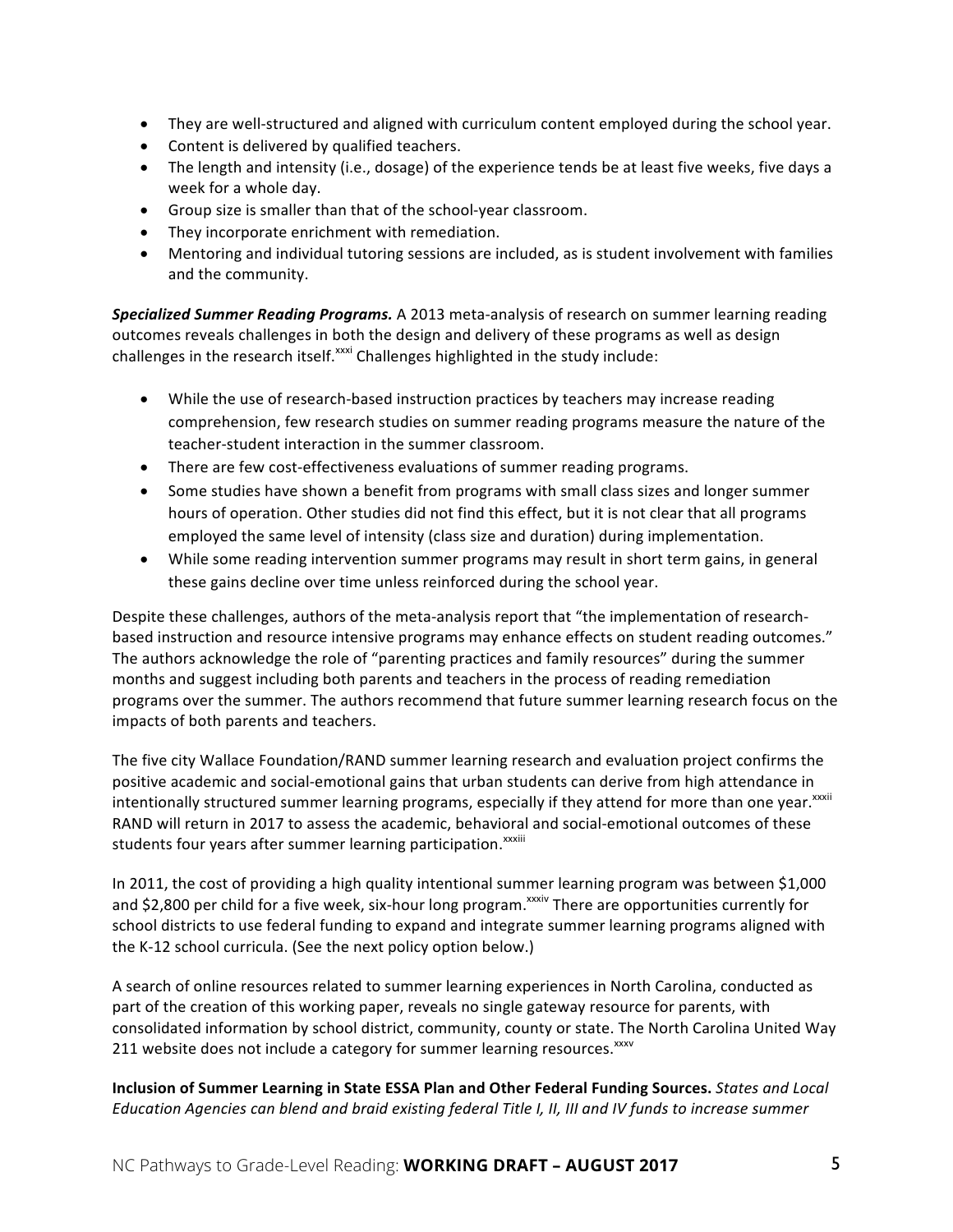#### *learning* offerings, as well as access other federal resources available to the State, counties and *communities within North Carolina.*

ESSA, the federal Every Student Succeeds Act, makes explicit reference to summer enrichment and learning, including references to "out of school time" and "periods when school is not in session." Detailed guidance on including summer learning in state ESSA plans is available from the National Summer Learning Association,<sup>xxxvi</sup> which also provides a comprehensive listing of federal resources from which funding may be appropriated for use in summer learning (available here as Appendix A).<sup>xxxvii</sup>

Guidance on strategic planning for the expansion of summer learning opportunities across funding sources is offered in the 2016 Action Toolkit: Expanding Summer Learning, Meals and Jobs for America's Young People. XXXVIII

#### **Summer Nutrition.** Monitor access to the Summer Food Service Program and explore options to expand access to healthy summer food programs for low-income children.

In 2014, one in six children eligible for the Summer Food Service Program nationwide received meals during the summer. Lack of access and low program participation leaves children hungry, contributes to poor health and development, and leaves millions of federal dollars unused.<sup>xxxix</sup> The Summer Food Service Program, administered by the United States Department of Agriculture and managed by states, offers free and reduced price lunch-eligible children free and nutritious breakfasts and lunches during the summer. Use of the USDA's extensive Summer Meal Toolkit can guide community and county efforts. Topics covered include hosting and recruiting sites, partnerships, policy and administration, sponsor operations and statewide administration.<sup>xl</sup>

# **VI. Promising Practice Options to Mitigate and Minimize Summer Learning Loss**

#### **Improving Coordination of and Access to Summer Learning Programs**

The National Summer Learning Association recommends five strategies to improve access to and coordination of summer learning programs.<sup>xli</sup> The following recommendations are cited directly from the source.

*Incentivizing partnerships and improve partner alignment*. Partnerships between summer providers serving similar groups of students ensure complete access to a broader range of services and less duplication of efforts. These partners may include summer meals sites and sponsors, schools, community-based and faith-based organizations, libraries, museums, parks and recreation centers, youth employment sponsors, and other agencies, service providers, and organizations that touch the lives of youth during the summer. The result: a community-wide network for anywhere, anytime learning.

*Promoting sustainability*. Funding for summer learning doesn't always require a new grant program. Many existing funding streams are able to support summer learning either as they currently stand or with more explicit expansion into the summer months. Smart use of existing pools of funding and greater collaboration between youth-serving sectors can greatly increase impact during the summer.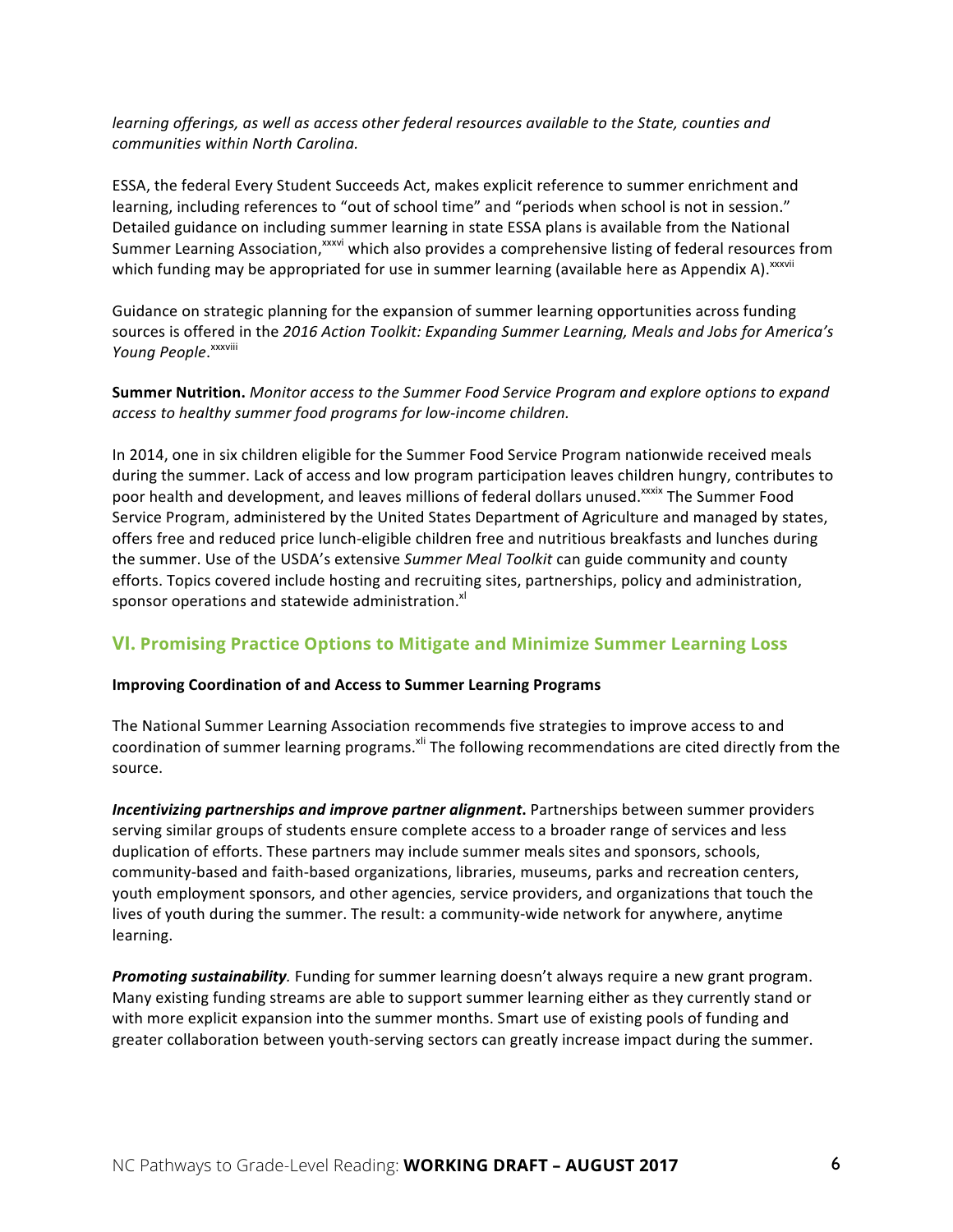*Improving and promoting flexibility of resources*. Summer service providers have access to many public funding streams already targeted to youth, especially those who are struggling academically or are considered at-risk. Policymakers should clearly define allowable use of these funds for summer activities.

*Investing in structural supports and systems.* Community-wide systems promote coordination of summer services with each other and with school-year programs that serve the same students, leading to greater efficiency and better outcomes for youth. These structures also create mechanisms for monitoring and maintaining quality of programs through evaluation and professional development.

**Expanding the knowledge base**. The research community continues to explore effective strategies and best practices for many aspects of summer learning opportunities, including through summer school, youth employment, nutrition programs, enrichment programs, and more. The field continues to explore significant questions around program quality, access to programs, and program outcomes, determining "best fit" approaches for different kinds of students and communities. Better data on how youth spend their summer will help inform equity implications of summer investments. This expanding knowledge base is critical to ensuring smart investments in activities that make a real difference in the lives of youth.

#### **Providing Books Matched to Students' Reading Levels**

Improving access to books for children over the summer can result in learning gains over the summer. While further research on access and outcomes from summer learning is required,<sup>xlii</sup> review of research reveals that the amount of summer reading is "positively related to fall reading achievement independent of prior reading and writing skills and student background characteristics."Xliii

One multi-year study found that allowing first and second grade children to self-select 15 books each summer for three consecutive years conferred the same benefit as attending summer school for three years, at a fraction of the cost. A no-books control group was created for comparative outcomes analysis.<sup>xliv</sup> The benefit was an increase in participating students' reading achievement by 35-40 percent of a grade level, or about two months. XIV A study of fifth-grade Hispanic students found that readingchallenged students who could self-select books from a set of books aligned with their reading levels made greater gains than similar students with a mismatch of text to reading levels.<sup>xlvi</sup>

Other research confirms that books made available to children should match their reading levels and interests to increase the likelihood that children will read over the summer.<sup>xlvii</sup> When parents or other adults read with children, using either dialogic reading or shared reading practices, children's reading comprehension can improve. X<sup>lviii</sup>

# **VII. Promising Program Options to Mitigate and Minimize Summer Learning Loss**

#### **Building Educated Leaders for Life (BELL)**

BELL is a six-week program aimed at improving academic achievement, parent involvement, and selfesteem for children in low-income, urban communities. In a randomized control trial study of over 1,000 children, the BELL participants showed statistically significant gains of one month of reading skills compared to their control group counterparts. BELL parents were more likely to encourage reading. Xlix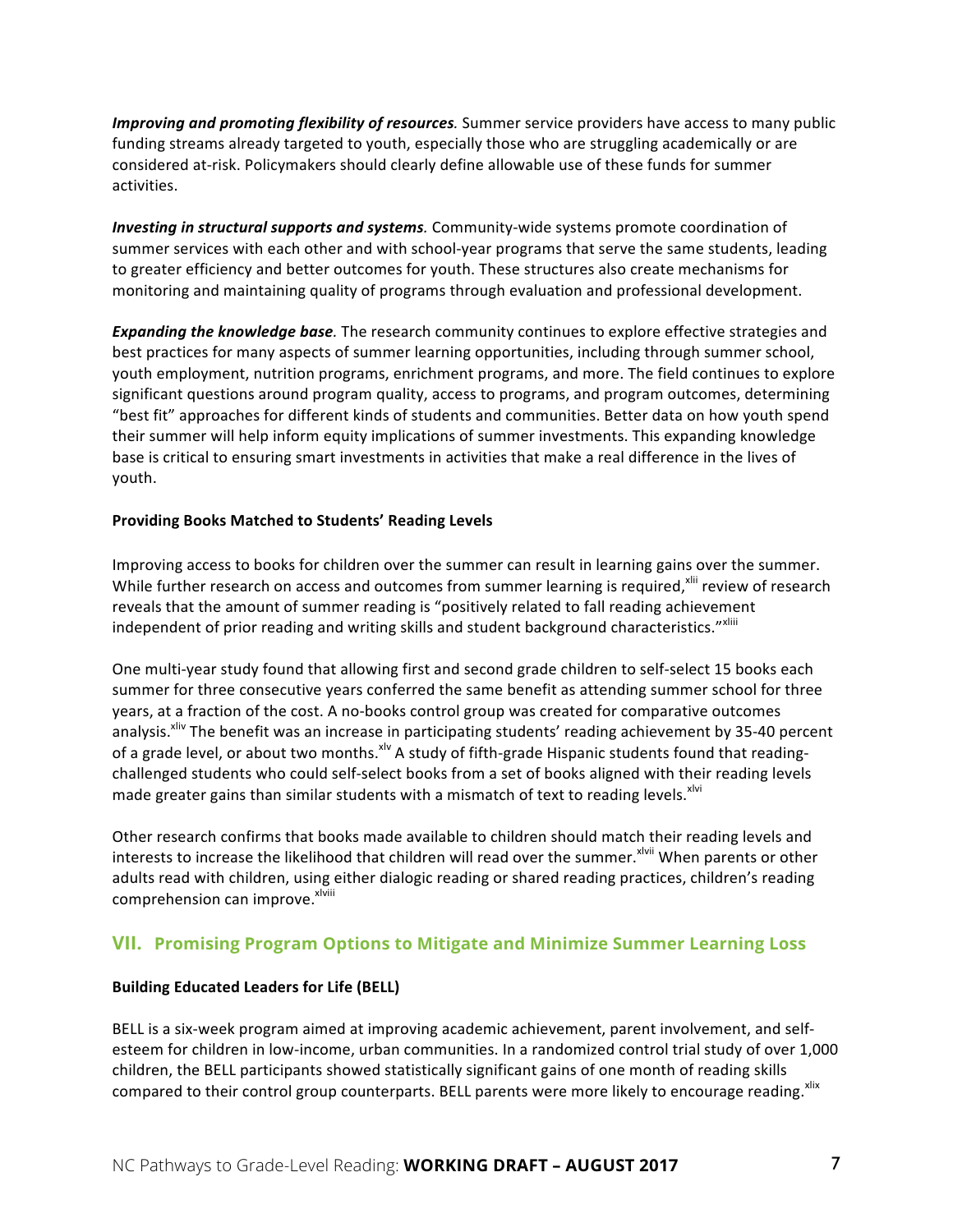Implementation of this program in some locations may no longer follow the structure and practices evaluated in the randomized control study, and readers are cautioned to examine the model now being implemented to determine if it comports with the original design.

#### **Freedom School Partners**

Freedom School Partners in Charlotte, North Carolina employs the Children's Defense Fund Freedom Schools® program to serve  $1,200$  K-12 students, many from lower-income families. The morning program includes breakfast, a pep rally and literacy-focused classes. These classes are led by college students who employ a social action, conflict resolution and problem-solving curriculum. In the afternoons, activities include STEAM (Science, Technology, Engineering, Arts and Math) projects. Evaluations by the University of North Carolina at Charlotte reveal that more than 90 percent of children who spend their summers in Freedom School maintain or improve their reading levels, often gaining nearly a year of progress. (Note: The evaluation was a pre- and post- design without a control group.<sup>"</sup> However, national research shows that low income children on average tend to lose 2-3 months of progress over the summer.<sup>lii</sup>) In 2013, the program was awarded one of three national best in class awards from the National Summer Learning Association.<sup>Iiii</sup>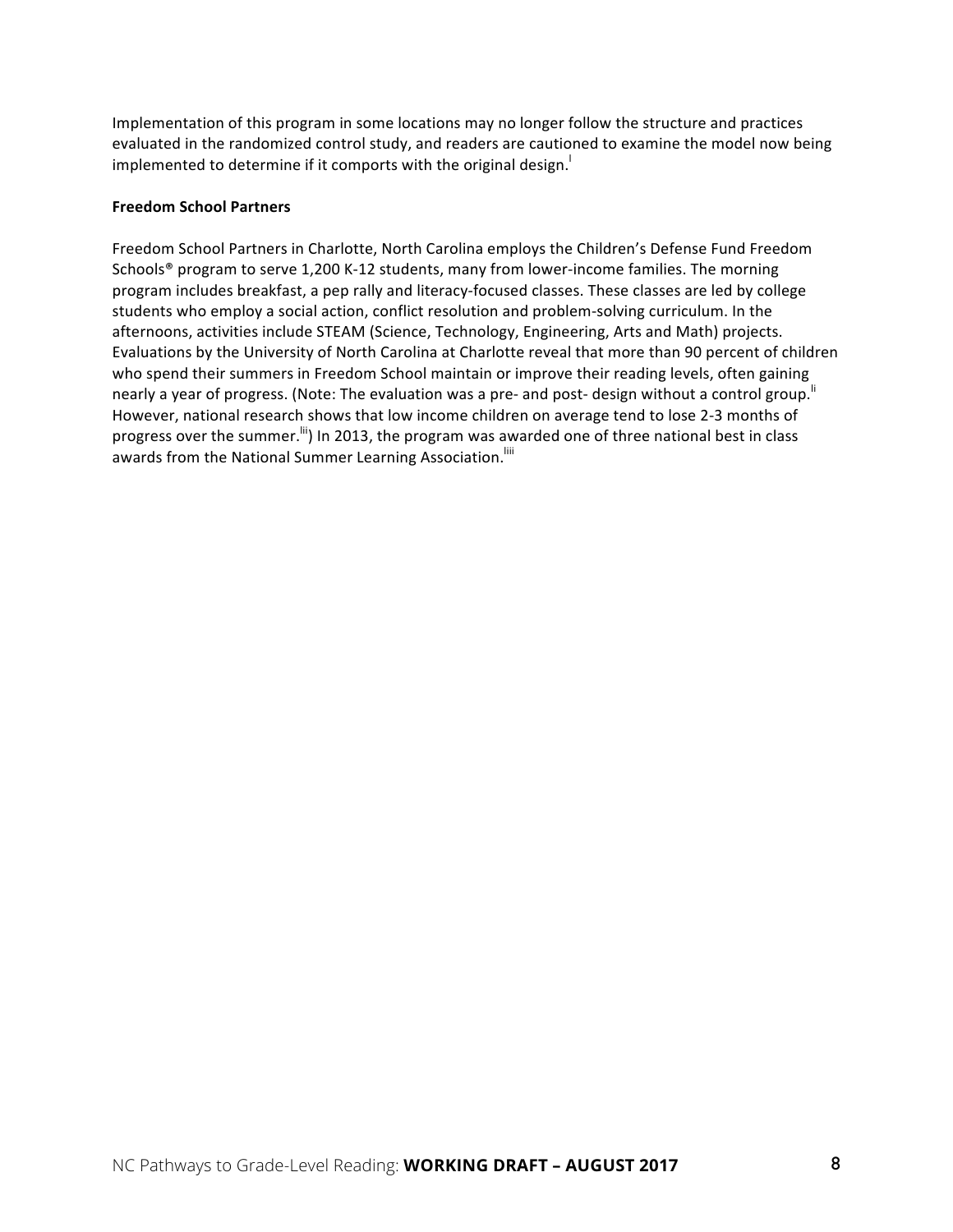# Appendix A. **Opportunities for Summer Learning Explicitly Established Within the**  *Every Student Succeeds Act* **(ESSA)**

The National Summer Learning Association compiled the following designations within ESSA.<sup>Iiv</sup> The following information is cited directly from the source.

Title I

- Summer programs are an allowable activity for Targeted Assistance Schools (Sec 1009(b)(2)(B)).
- Summer programs are an allowable activity for the Education of Migratory Children (Sec 1301(1)).

#### Title II

- The definition of "comprehensive literacy instruction plans" described in Sec. 2221 (Literacy Education for All, Results for the Nation (LEARN)) includes partnership with private and nonprofit partners, and notes that "it is not required that these activities be carried out in a classroom setting."
- When designing comprehensive literacy plans, local entities may include activities that "are augmented by after-school and out-of-school time instruction" (Sec 2224(c)(1)(C)).
- An explicitly allowable use for these local sub-grants is "connecting out of-school learning opportunities to in-school learning in order to improve children's literacy achievement" (Sec 2224(e)(2)).

#### Title III

- Community-based organizations are specified in several places as key partners for these activities, and community engagement as a strategy for engaging ELL and immigrant students and connecting families to learning.
- Community-based organizational personnel are included for professional development under this Title. Shared professional development is a key strategy for aligning school-based and community-based programming over the summer months and connecting learning year-round.

# **Title IV**

- The 21st Century Community Learning Center program is preserved for programming that takes place "during non-school hours or periods when school is not in session (such as before and after school or during summer recess)" (Sec  $4201(b)(1)(A)$ ).
- Community based ("external") organizations that may be partners to LEAs and schools under this program should be those "with a record of success in running or working with before and after school (or summer recess) programs and activities" (Sec 4201(b)(4)(A)).
- Requirement of meaningful partnerships between schools and community programs ensures seamless integration of learning activities across different settings.
- Reauthorization of the Promise Neighborhoods program includes references to expanded learning time and the Summer Food Service Program (Sec 4624).
- The definition of a "full service community school" includes "access to services ... during the summer" and required services include "out-of-school-time programs and strategies" (Sec 4622).
- The Jacob K. Javits Gifted and Talented Students Education Program mentions summer programs as one type of "innovative methods and strategies" to serve these students (Sec 4644(c)(2)).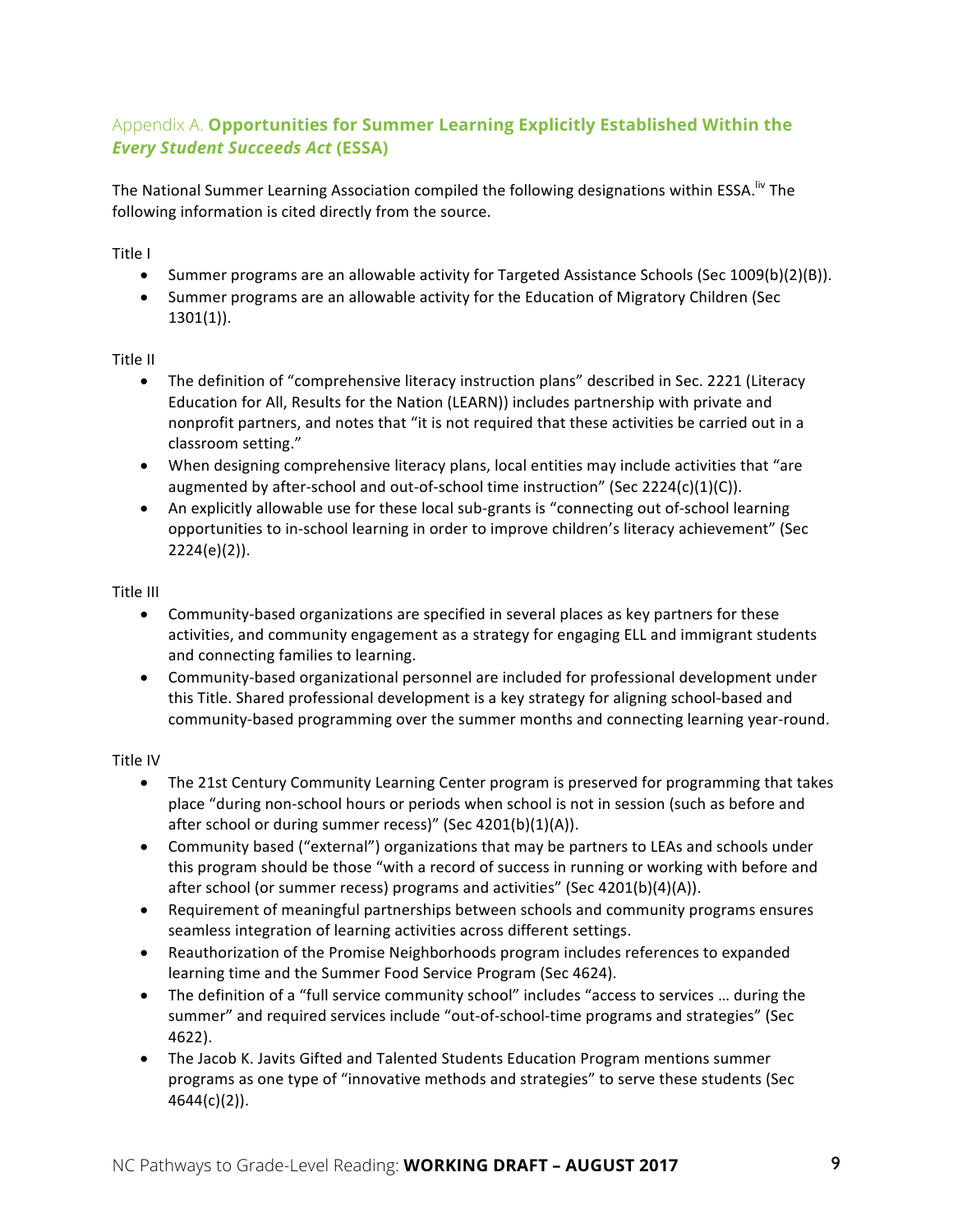<sup>iv</sup> The Wallace Foundation. (2016). *Learning from Summer: Effects of Voluntary Summer Learning Programs on Low-Income Urban Youth.* Retrieved from http://www.wallacefoundation.org/knowledge-center/Pages/Learning-from-

Summer-Effects-of-Voluntary-Summer-Learning-Programs-on-Low-Income-Urban-Youth.aspx<br><sup>V</sup> Education Commission of the States. (2009). *Summer Learning: Moving from the Periphery to the Core.* Retrieved from http://www.ecs.org/clearinghouse/80/99/8099.pdf<br>vi Siedel, A. (2014). What We Don't Know About Summer School. NPR Ed. Retrieved from

 $\overline{a}$ 

http://www.npr.org/sections/ed/2014/07/07/323659124/what-we-dont-know-about-summer-school<br>vii National Summer Learning Association. (n.d.). Smarter Summers, Brighter Futures. Retrieved April 17, 2017 from http://www.summerlearning.org/

viii Cooper, H. (2003). *Summer Learning Loss: The Problem and Some Solutions*. ERIC Clearinghouse on Elementary and Early Childhood Education Champaign IL. Retrieved from http://files.eric.ed.gov/fulltext/ED475391.pdf ix Annie E. Casey Foundation. (2010). *Early Warning! Why Reading by the End of Third Grade Matters*. Retrieved

from: http://www.aecf.org/m/resourcedoc/AECF-Early\_Warning\_Full\_Report-2010.pdf<br><sup>x</sup> Child Trends, *Effective and Promising Summer Learning Programs and Approaches for Economically-*

Disadvantaged Children and Youth, 2009. http://www.wallacefoundation.org/knowledge-

center/Documents/Effective-and-Promising-Summer-Learning-Programs.pdf<br><sup>xi</sup> Cooper, H. (2003). *Summer Learning Loss: The Problem and Some Solutions*. ERIC Clearinghouse on Elementary and Early Childhood Education Champaign IL. Retrieved from http://files.eric.ed.gov/fulltext/ED475391.pdf<br><sup>xii</sup> Alexander, K., Entwisle, D., and Olson, L. (2007). Lasting Consequences of the Summer Learning Gap. American

Sociological Review, (72, 167-180).<br><sup>xiii</sup> Allington, R., McGill-Franzen, A. (2012). Summer Reading: Closing the Rich-Poor Reading Achievement Gap,

Teachers College Press. Retrieved from: http://bookharvestnc.org/why-books/statistics/<br><sup>xiv</sup> Annie E Casey Foundation, *Early Warning Confirmed*, 2013. http://www.aecf.org/m/resourcedoc/AECF-

EarlyWarningConfirmed-2013.pdf<br><sup>xv</sup> Annie E Casey Foundation, *Early Warning! Why Reading by the End of Third Grade Matters*, 2010.

http://www.aecf.org/m/resourcedoc/AECF-Early Warning Full\_Report-2010.pdf<br><sup>xvi</sup> City of Boston Office of the Mayor. (2016). *Boston Summer Program Boosts Math, Reading, Social-Emotional* Skills, National Study Shows. Retrieved from https://www.boston.gov/news/boston-summer-program-boostsmath-reading-social-emotional-skills-national-study-shows<br>xvii U.S. Department of Agriculture. (n.d.). The Summer Meals Toolkit. Retrieved on April 18, 2017 from

https://www.fns.usda.gov/sites/default/files/sfsp/smt-summer.pdf<br><sup>xviii</sup> National Summer Learning Association. (n.d.). Smarter Summers, Brighter Futures. Retrieved April 18, 2017

from <u>http://www.summerlearning.org/</u><br><sup>xix</sup> National Summer Learning Association. (n.d.). Research in Brief: Summertime and Weight Gain. Retrieved April

18, 2017 from http://summerlearning.org/wp-content/uploads/2016/06/SummertimeAndWeightGain.pdf<br><sup>xx</sup> National Summer Learning Association, Research in Brief: Summertime and Weight Gain, op cit.<br><sup>xxi</sup> Anthony. K. (2013). Sch

Employment. Retrieved from http://chicagopolicyreview.org/2013/12/09/schools-out-for-summer-disadvantagesof-the-year-round-school-calendar-on-maternal-employment/<br><sup>xxii</sup> Annie E Casey Foundation, *Early Warning Confirmed.* (2013). http://www.aecf.org/m/resourcedoc/AECF-

EarlyWarningConfirmed-2013.pdf

i Canosa, M. (2016). Are Summer Programs Effective in Improving Learning and Educational Outcomes for Students? What Works in Education. Retrieved from

http://www.ivalua.cat/documents/1/05\_07\_2016\_10\_24\_36\_Summer\_programs\_Whatworks\_03\_.pdf

<sup>&</sup>lt;sup>ii</sup> Klein, A. (2017, April 6). *Which School Quality Factors Are States Including in Their ESSA Plans? Ed* Week. Retrieved from http://blogs.edweek.org/edweek/campaign-k-12/2017/04/which\_school\_quality\_factors\_d.html<br>ill Department of Public Instruction. (June 26, 2917). Every Student Succeeds Act (ESSA): North Carolina. Retrieved

from http://www.ncpublicschools.org/succeeds/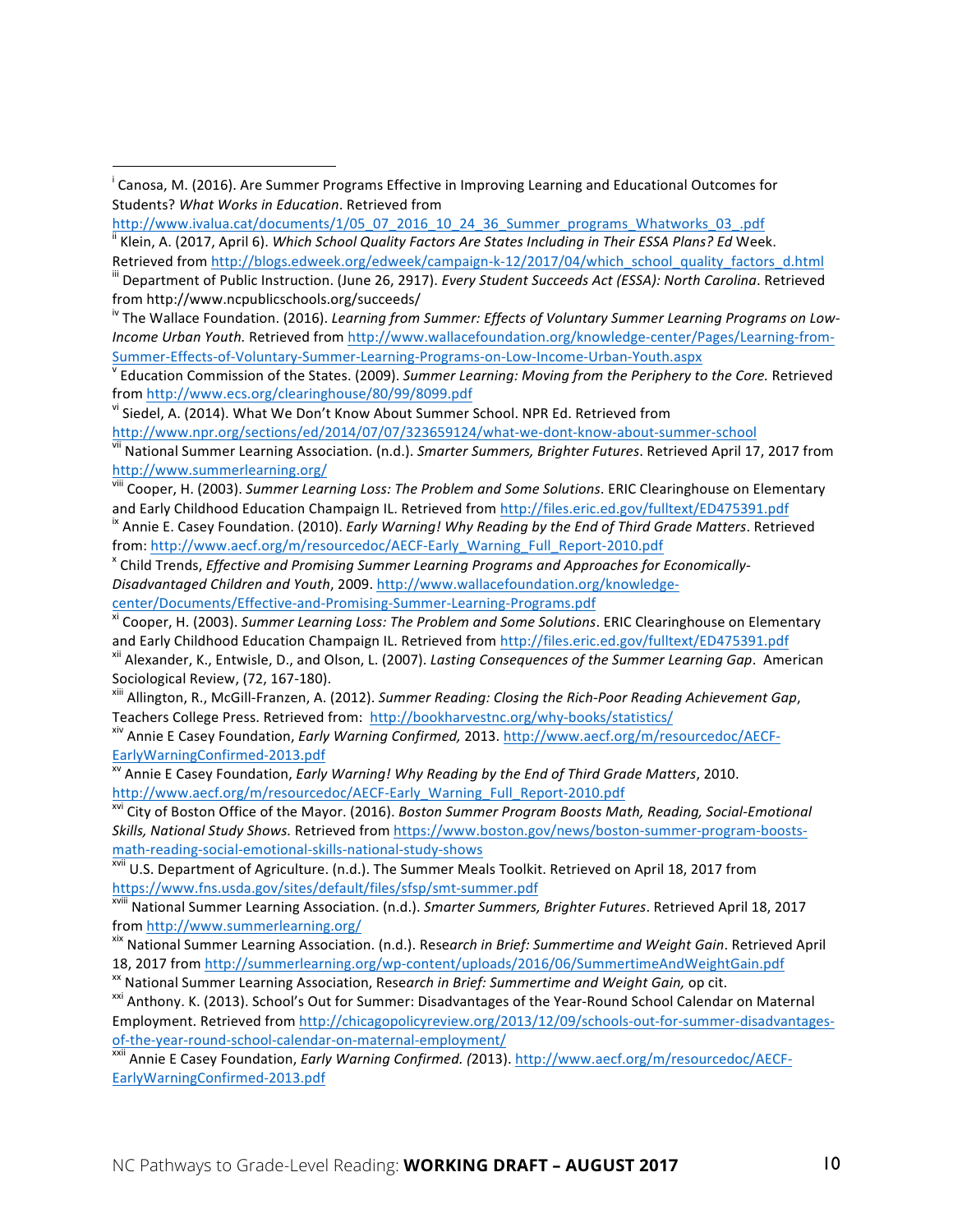<sup>xxiii</sup> RAND Summer Learning Series. (2016). *Voluntary Summer Learning Programs: Kids Who Attend More Benefit More*. Retrieved from http://www.wallacefoundation.org/knowledge-center/Documents/Voluntary-Summer-Learning-Research-Brief.pdf<br><sup>xxiv</sup> The Wallace Foundation, *Learning from Summer: Effects of Voluntary Summer Learning Programs on Low-*

*Income Urban Youth,* op cit.<br><sup>xxv</sup> Cooper, H., Charlton, K., Valentine, J. & Muhlenbruck, L. (2000). Making the Most of Summer School: A Meta-

Analytic and Narrative Review. Monographs of the Society for Research in Child Development. 65(1):i-v, 1-118. Retrieved from https://www.ncbi.nlm.nih.gov/pubmed/12467098<br>
xxvi The Wallace Foundation, *Learning from Summer: Effects of Voluntary Summer Learning Programs on Low-*

*Income Urban Youth,* op cit.<br><sup>xxvii</sup> Education Commission of the States. (2009). Summer Learning Moving from the Periphery to the Core.

Retrieved from http://www.ecs.org/clearinghouse/80/99/8099.pdf<br>
xxviii Dell-Antonia, K. (2012). \$16 Billion: The Cost of Summer. New York Times, Retrieved from

https://parenting.blogs.nytimes.com/2012/06/27/16-billion-the-cost-of-summer/? r=0 xxix McCombs, J., Augustine, C., Schwartz, H., Bodilly, S., Dahlia, B. & Cross, A. (2011). *Making Summer Count: How* Summer Programs Can Boost Children's Learning. RAND Education. Retrieved from

http://www.rand.org/content/dam/rand/pubs/monographs/2011/RAND\_MG1120.pdf

l

 $\overline{x}$ xxx Canosa, M. (2016). Are Summer Programs Effective in Improving Learning and Educational Outcomes for *Students*. *What Works in Education*. Retrieved from 

http://www.ivalua.cat/documents/1/05\_07\_2016\_10\_24\_36\_Summer\_programs\_Whatworks\_03\_.pdf

<sup>xxxi</sup> Kim, J. S. & Quinn, D. M. (2013). The effects of summer reading on low-income children's literacy achievement *from Kindergarten to Grade 8: A meta-analysis of classroom and home interventions*, Review of Educational Research, 83(3), 386-431. https://scholar.harvard.edu/files/dmq/files/kim-quinn-summer\_reading\_meta-analysis-

rer-2013.pdf<br><sup>xxxii</sup> The Wallace Foundation, *Learning from Summer: Effects of Voluntary Summer Learning Programs on Low-Income Urban Youth,* op cit.<br><sup>xxxiii</sup> The Wallace Foundation, *Learning from Summer: Effects of Voluntary Summer Learning Programs on Low-*

*Income Urban Youth,* op cit.<br><sup>xxxiv</sup> McCombs, J., Augustine, C., Schwartz, H., Bodilly, S., Dahlia, B. & Cross, A. (2011). *Making Summer Count: How* 

Summer Programs Can Boost Children's Learning. RAND Education. Retrieved from

http://www.rand.org/content/dam/rand/pubs/monographs/2011/RAND\_MG1120.pdf<br>xxxv NC 2-1-1. (n.d.). Help Starts Here. Retrieved April 18, 2017 from https://www.nc211.org/

<sup>xxxvi</sup> National Summer Learning Association. (2016). *Inclusion of Summer Learning Opportunities within State Plans for the Every Student Succeeds Act: A Guide for Stakeholders.* http://www.summerlearning.org/wp-<br>content/uploads/2016/10/NSLA-ESSA-guide-for-state-level-stakeholders.pdf

**xxxvii The National Summer Learning Association.** (n.d.). Federal Funding Opportunities for Summer Learning.

Retrieved April 18, 2017 from https://summerlearning.site-ym.com/?page=FundingOpportunities xxxviii National Summer Learning Association, the White House and Civic Nation. (2016). *2016 Action Toolkit:* Expanding Summer Learning, Meals and Jobs for America's Young People. Retrieved from

http://www.summerlearning.org/wp-content/uploads/2016/06/Action-Brief-2016-6.pdf<br><sup>xxxix</sup> National Summer Learning Association, U.S. Department of Education, The White House, Civic Nation. (2016)

Summer Opportunities: Expanding Access to Sumer Learning, Jobs, and Meals for America's Young People. 2016 Funding Resource Guide. Retrieved from: http://www.summerlearning.org/wpcontent/uploads/2016/06/FundingResourceGuide2016.pdf

 $\overline{x}$  U.S. Department of Agriculture. (n.d.). *Summer Meals Toolkit*. Retrieved April 18, 2017 from https://www.fns.usda.gov/sfsp/summer-meals-toolkit#Start<br><sup>xli</sup> National Summer Learning Association. *Policy Priorities*. (2016). Retrieved July 16, 2017 from

https://c.ymcdn.com/sites/summerlearning.site-ym.com/resource/resmgr/Policy/2016 NSLA policy priorities.pdf<br>
<sup>xlii</sup> Education Commission of the States, Summer Learning: Moving from the Periphery to the Core. Op cit.<br>
<sup>xlii</sup>

*Education for Students Placed at Risk*, 9(2), 169-188 Retrieved from 

http://scholar.harvard.edu/files/jameskim/files/2004\_ms1583-summerreading-edited\_website.pdf